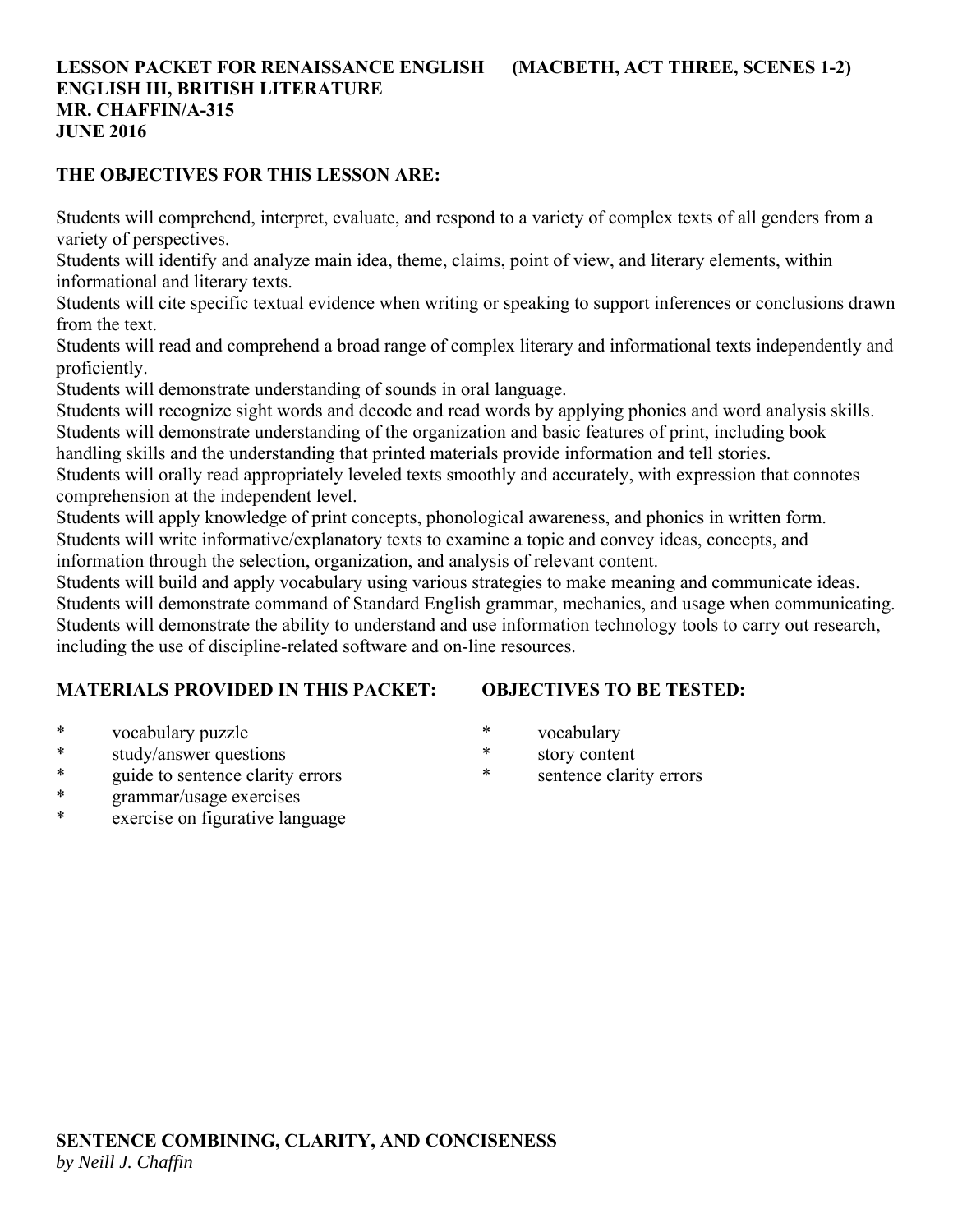It is unusual for anyone to write something perfectly without the need for revision and proofreading. It is important to read what you have written to see if there is anything unclear, confusing, unnecessarily wordy, incomplete, or awkward. You will then have the opportunity to correct or improve what you have written, thus becoming a more effective writer.

### **SENTENCE COMBINING**

Sometimes it is advisable to combine sentences you have written to show choice/alternative, cause and effect (result), sequence, contrast, addition, etc. The establishment of such relationships in what you have written will make your writing more effective.

### **COMBINING TO SHOW CHOICE/ALTERNATIVE**

Use these words to combine sentences to show choice/alternative:

**either/or neither/nor or nor otherwise on the other hand**

We will go to the zoo. We will go to the museum. **Either we will go to the zoo or we will go to the museum**.

They did not like the music. They did not like the seating. **They liked neither the music nor the seating.**

Vacuum the carpet. Take out the trash. **Vacuum the carpet or take out the trash.**

We could buy a new car. We could fix our old car. **We could buy a new car; on the other hand, we could fix our old car.**

## **COMBINING TO SHOW CAUSE AND EFFECT (RESULT)**

Use these words to combine sentences to show cause and effect (result):

| because | as a result | since | therefore | thus | consequently | hence |
|---------|-------------|-------|-----------|------|--------------|-------|
|         |             |       |           |      |              |       |

He failed to clamp the mainspring. The movement flew apart upon disassembly. **Because he failed to clamp the mainspring, the movement flew apart upon disassembly The movement flew apart upon disassembly because he failed to clamp the mainspring. He failed to clamp the mainspring; as a result, the movement flew apart upon disassembly. He failed to clamp the mainspring; therefore, the movement flew apart upon disassembly. Since he failed to clamp the mainspring, the movement flew apart upon disassembly.**

#### **COMBINING TO SHOW CONTRAST**

Use these words to combine sentences to show contrast: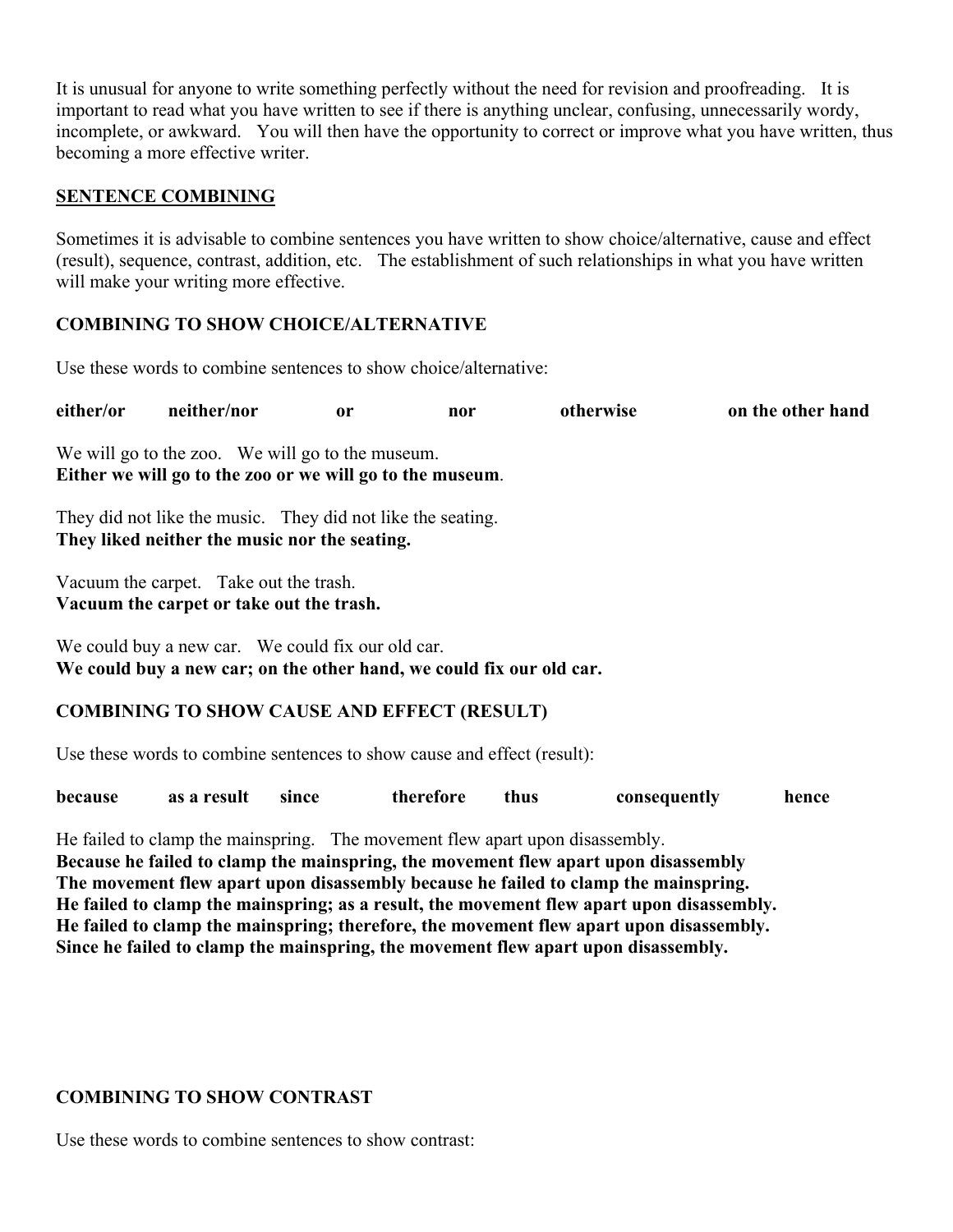| but         | still   | vet             | nevertheless | although | on the other hand |
|-------------|---------|-----------------|--------------|----------|-------------------|
| in contrast | whereas | on the contrary | even though  | however  |                   |

The grass was lush and green. The bushes were brown and wilted. **Even though the grass was lush and green, the bushes were brown and wilted. The grass was lush and green, whereas the bushes were brown and wilted. The grass was lush and green, but the bushes were brown and wilted. The grass was lush and green; on the contrary, the bushes were brown and wilted.**

#### **COMBINING TO SHOW SEQUENCE**

Use these words to combine sentences to show sequence:

| after  | afterwards         |       | as soon as | at once | at the same time | beforehand   |
|--------|--------------------|-------|------------|---------|------------------|--------------|
| before | immediately        |       | meanwhile  | finally | thereafter       | subsequently |
| then   | earlier            | later | while      | now     | until            |              |
| when   | first/second/third |       | next       |         |                  |              |

The men mowed the lawn. The trimmed the shrubs.

**After the men mowed the lawn, they trimmed the shrubs.** 

**The men mowed the lawn; afterwards, they trimmed the shrubs.** 

**First, the men mowed the lawn; second, they trimmed the shrubs; third, they put up the equipment. The men mowed the lawn; later, they trimmed the shrubs.**

We set up the new computers. We typed our papers.

**We set up the new computers; next, we typed our papers.** 

**As soon as we set up the new computers, we typed our papers.** 

**We set up the new computers, and then we typed our papers**.

*(Note: in British English, "immediately" can mean "as soon as": Immediately we set up the new computers, we typed our papers.)*

The girls got dressed. The girls went downstairs. **The girls got dressed; subsequently, they went downstairs. The girls got dressed; finally, they went downstairs. The girls got dressed before they went downstairs.**

#### **COMBINING TO SHOW ADDITION**

Use these words to combine sentences to show addition:

| also | and      |                                                   | besides (also)                                          |  | furthermore       |
|------|----------|---------------------------------------------------|---------------------------------------------------------|--|-------------------|
|      | likewise | moreover                                          | in addition to (also                                    |  | not only/but also |
|      |          | I washed the car. I mowed the grass.              |                                                         |  |                   |
|      |          | I washed the car, and I mowed the grass.          |                                                         |  |                   |
|      |          | I washed the car; furthermore, I mowed the grass. |                                                         |  |                   |
|      |          |                                                   | Not only did I wash the car but I also mowed the grass. |  |                   |
|      |          |                                                   | In addition to washing the car, I also mowed the grass. |  |                   |

**EDITING SENTENCES FOR CLARITY**

#### **EMPTY SENTENCES**

**"Empty" sentences are those that say too little, usually with too many words, are vague, or that make a**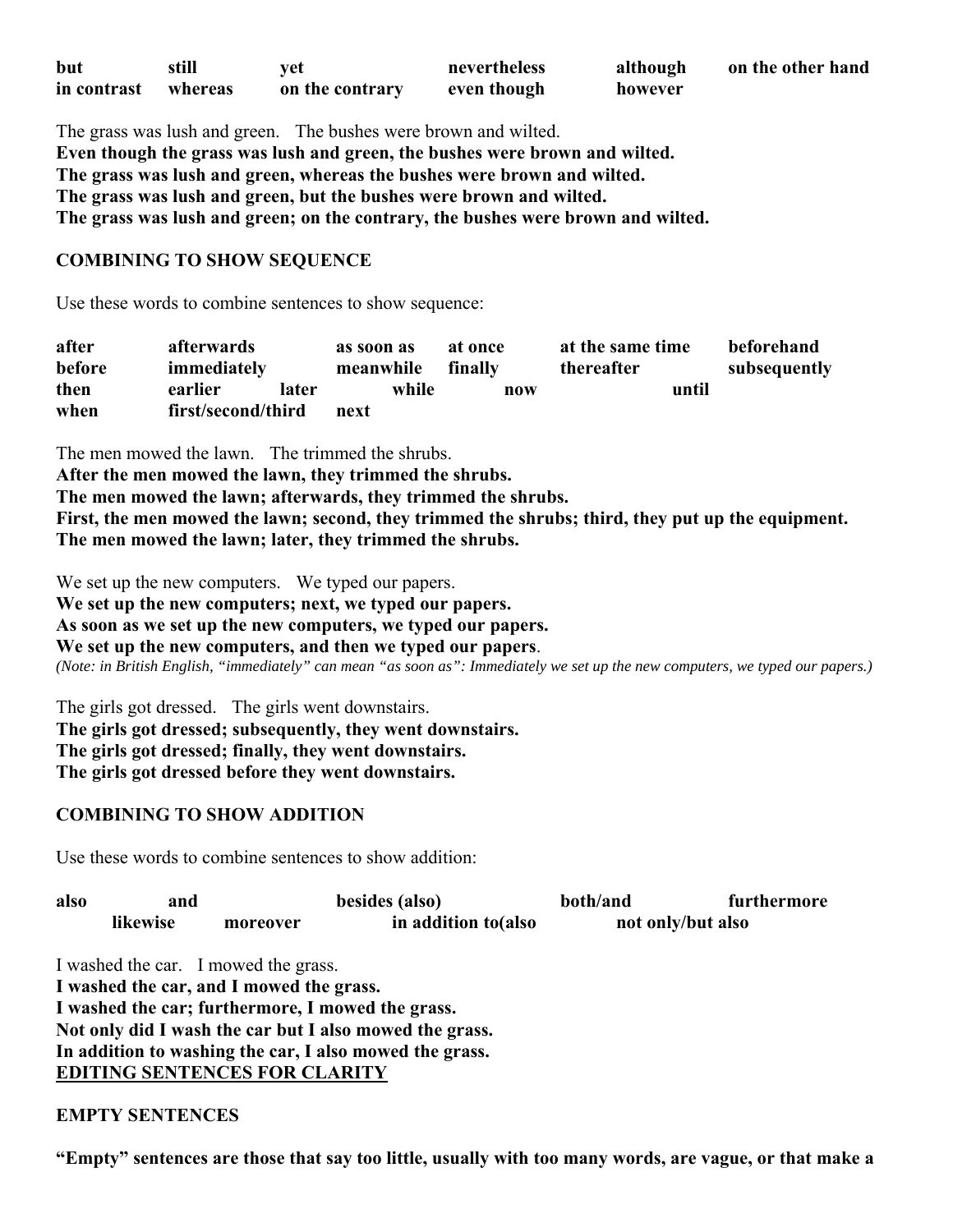#### **circular statement:**

The reason I like working on clocks is that it is my favorite hobby. *(circular statement)* I like working on clocks because I find the work intricate and challenging. *(reason given)* It was an excellent movie because it was well-made. *(circular statement)* It was an excellent movie because of the interesting plot and skilled acting. *(reason given)* I failed the test because I didn't deserve to pass. *(vague explanation)* I failed the test because I had not taken the time to study. *(definite reason)* The earliest clocks did not keep good time because they were inaccurate. *(circular statement)* The earliest clocks did not keep good time because they lacked *(definite reason)* a balance mechanism.

## **PADDED SENTENCES**

#### **"Padded" sentences are those that repeat the same information in words or phrases. Be succinct:**

| If you are just starting to play golf, these clubs are good for a beginner. | (redundant)             |
|-----------------------------------------------------------------------------|-------------------------|
| If you are just starting to play golf, you will find these clubs            | (redundancy eliminated) |
| inexpensive and easy to use.                                                |                         |
| In my opinion, I think this test is too difficult.                          | (redundant)             |
| In my opinion, this test is too difficult.                                  | (redundancy eliminated) |
| I think this test is too difficult.                                         | (redundancy eliminated) |
| When the cat jumped, the reason was that it heard a loud noise.             | (redundant)             |
| The cat jumped when it heard a loud noise.                                  | (redundancy eliminated) |
| What I think is that we don't have enough time for this.                    | (wordy and complicated) |
| I don't think we have enough time for this.                                 | (succinct)              |

## **SENTENCES THAT SAY TOO MUCH**

## **These are "Energizer Bunny" sentences: they just keep going and going and going........! The modern style of writing is to be terse and to the point. While an overly-long sentence may be grammatically and structurally correct, it contains too many thoughts and too much information to be understood:**

| I got up that morning and went out to get the paper, which was under the car,<br>despite the fact that I had told the paper carrier not to throw the paper under the | $(way\ too\ long)$     |
|----------------------------------------------------------------------------------------------------------------------------------------------------------------------|------------------------|
| car; thus, I had to get down on my hands and knees and reach under the car                                                                                           |                        |
| to retrieve the paper.                                                                                                                                               |                        |
| I got up that morning and went out to get the paper. It was under the car, <i>(broken into multiple</i> )                                                            |                        |
| despite the fact that I had told the paper carrier not to throw the paper under the                                                                                  | sentences)             |
| car. I had to get down on my hands and knees and reach under the car                                                                                                 |                        |
| to retrieve the paper.                                                                                                                                               |                        |
| I like teaching school because I think it is a really important job,                                                                                                 | (way too long)         |
| since it influences the lives of many people; I have been teaching for                                                                                               |                        |
| thirty-three years, and I still enjoy getting up and going to work every day.                                                                                        |                        |
| I like teaching school. I think it is a really important job,                                                                                                        | (broken into multiple) |
| since it influences the lives of many people. I have been teaching for                                                                                               | sentences)             |
| thirty-three years, and I still enjoy getting up and going to work every day.                                                                                        |                        |

## **WORDY SENTENCES**

**Be direct. Don't use obscure or unnecessary expressions. Avoid flowery or pretentious words. Do not be redundant. Use the active verb voice whenever possible, avoiding the passive voice unless it is**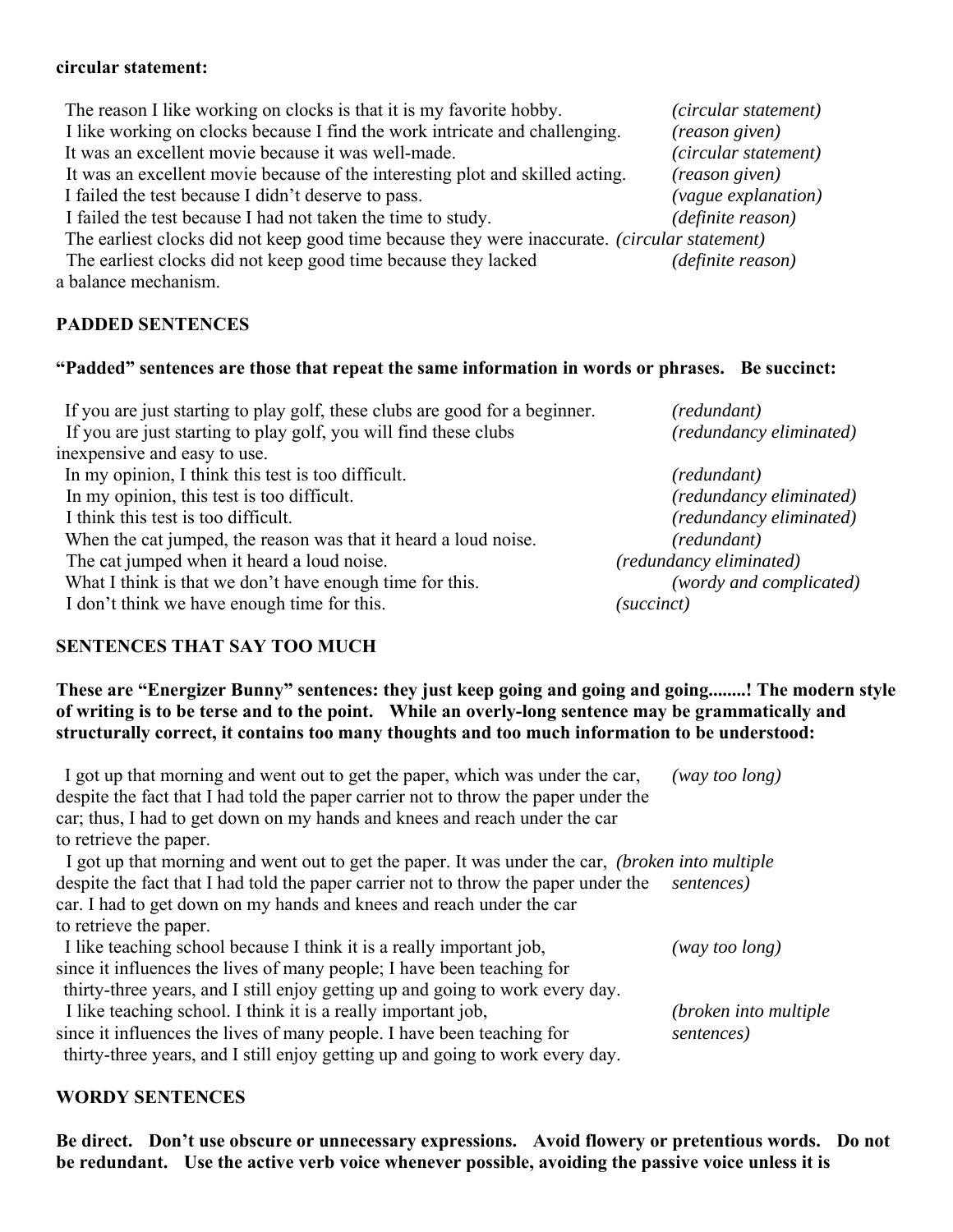## **necessary. Don't be redundant or repetitive.:) Leave writing that nobody can understand to the lawyers, advertisers, and politicians!**

| I was faced with the necessity of making the purchase of a new means        | (wordy/pretentious)        |
|-----------------------------------------------------------------------------|----------------------------|
| of vehicular transportation.                                                |                            |
| I had to buy a new car.                                                     | (clear/to the point)       |
| At this point in time, we must exercise due caution concerning our options. | (wordy/pretentious)        |
| Right now we have to make careful choices.                                  | (clear/to the point)       |
| I do not believe that I am aware of his capability of performing this task  | (wordy/pretentious)        |
| with the requisite accuracy.                                                |                            |
| I don't know if he can do the job right.                                    | (clear/to the point)       |
| The motorized vehicle was functioning in the capacity of a mass public      | (wordy/pretentious)        |
| conveyance.                                                                 |                            |
| It was a bus.                                                               | (clear/to the point)       |
| The bird was caught by a cat.                                               | (unnecessary passive verb) |
| The cat caught a bird.                                                      | (active voice verb)        |
| A tiny little dog sat by the curb.                                          | (redundant: tiny=little)   |
| A tiny dog sat by the curb.                                                 | (redundancy eliminated)    |
| A little dog sat by the curb.                                               | (redundancy eliminated)    |
| The weather is cold outside.                                                | (as opposed to inside?)    |
| The weather is cold.                                                        | <i>(to the point)</i>      |
| Let's mix together these colors.                                            | (as opposed to mix apart?) |
| Let's mix these colors.                                                     | (to the point)             |
|                                                                             |                            |

## **SIMPLICITY IN STRUCTURE**

**Generally, do not use a subordinate (dependent) clause where a verbal or prepositional phrase will do. Do not use a verbal or prepositional phrase where an adjective or adverb will do. Do not write unnecessarily long compound or complex sentences. In essence, be short and to the point:**

 The girl closed the door, but she didn't lock the door. The girl closed the door but didn't lock it. *(compound sentence reduced to* 

 *simple sentence)*

 Because the men worked quickly, they finished the job on time. Working quickly, the men finished the job on time. *(adverb clause reduced to participial* 

 Gerald Mathers, who is my cousin, just sold a painting. Gerald Mathers, my cousin, just sold a painting. *(adjective clause reduced to* 

 The book with the red cover is on the desk. The red book is on the desk. *(prepositional phrase reduced to* 

 *phrase)*

 *appositive phrase)*

 *adjective)*

#### **IRRELEVANT INFORMATION**

# **Leave out anything that is not really necessary in the general topic of the sentence:**

My best friend, who owns an art studio, called me about fixing a clock.

My best friend called me about fixing a clock. *(eliminates irrelevant information)* The new book I am reading, which has a red place marker,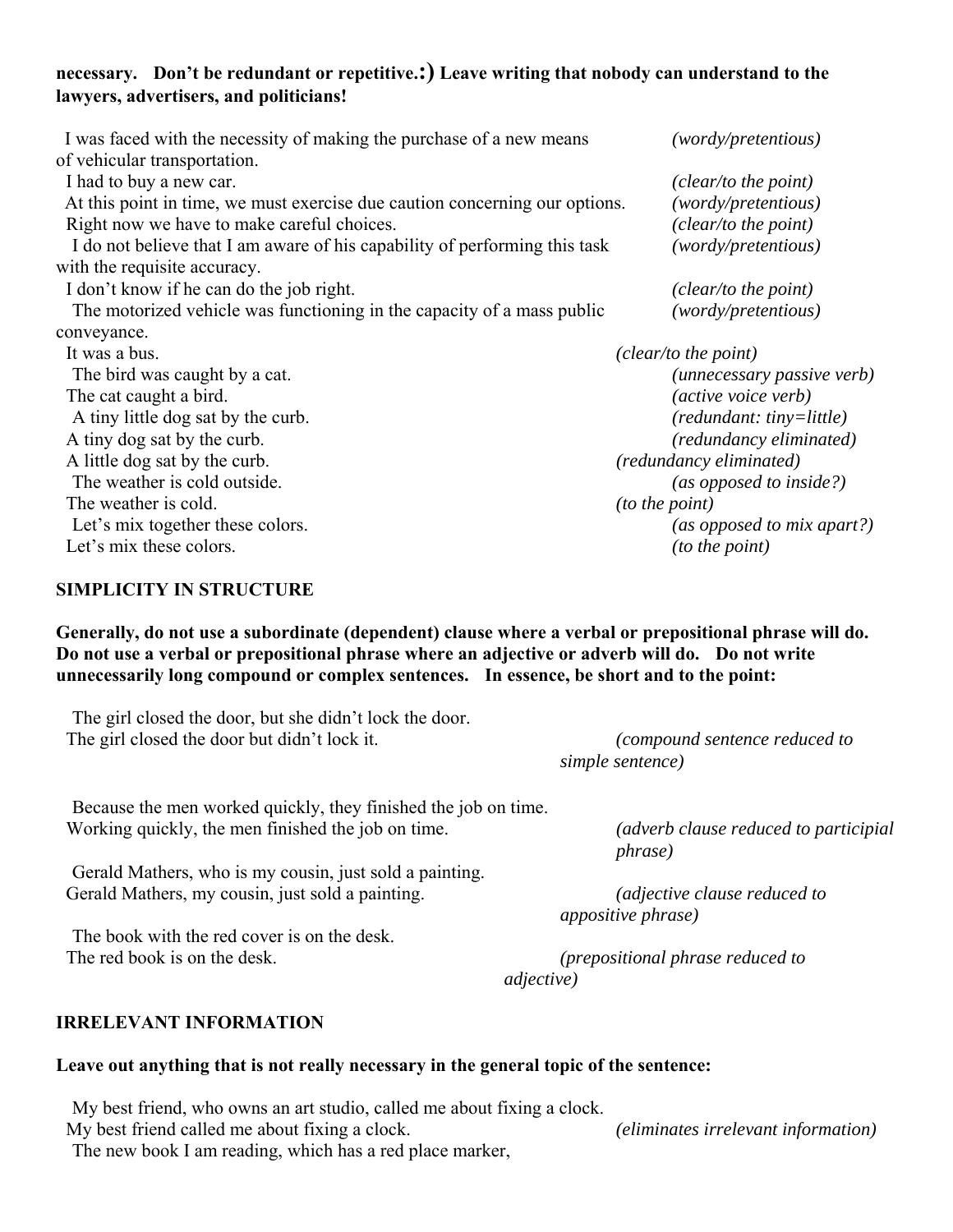is very interesting.

The new book I am reading is very interesting. *(eliminates irrelevant information)* Many of his clocks, which he had obtained from various places over a long period of time, were damaged by the fire. Many of his clocks were damaged by the fire. *(eliminates irrelevant information)*

# **EXERCISE ON SENTENCE CLARITY PROBLEMS**

*Directions: Choose the answer that best describes the sentence problem:*

- 01. That singer is popular because many people like her songs.
- A. Redundancy
- b. Circular reasoning
- c. Sentence that says too much
- 02. He drove slowly towards the camp, taking his time because he didn't really want to go, which was because he much preferred to spend the summer at home, since he really liked where he lived.
- A. Redundancy
- b. Circular reasoning
- c. Sentence that says too much
- 03. In my opinion I think I believe that this assignment might not help me understand anything.
- A. Redundancy
- b. Circular reasoning
- c. Sentence that says too much
- 04. The superfluity of viable options greatly exceeded his personal ability to exercise a valid judgement.
- A. Sentence that says too much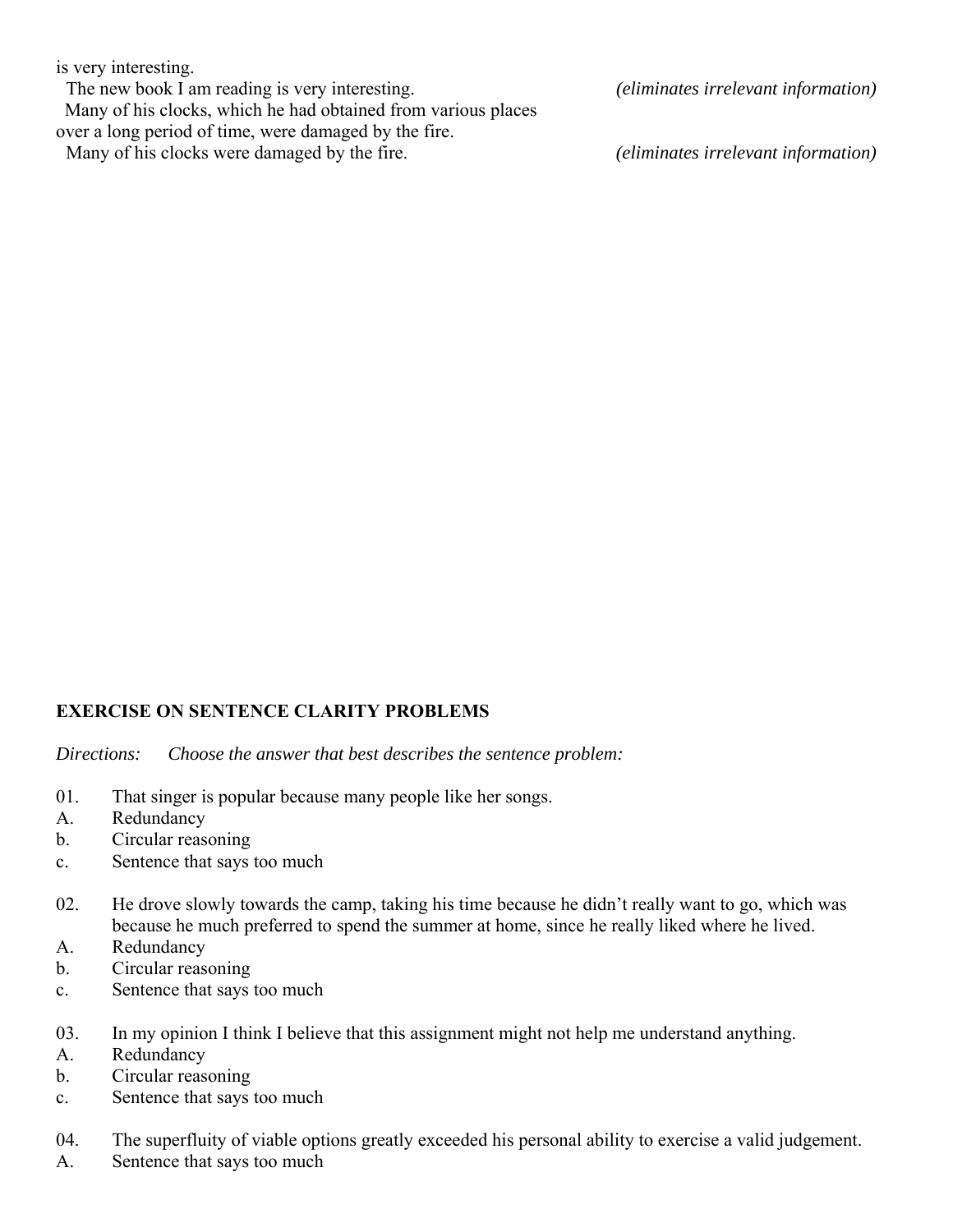- b. Flowery, pretentious wording
- c. Irrelevant information
- 05. His old gray cat, which his son had got from a violin teacher many years before, lay lazily on the arm of the couch.
- A. Sentence that says too much
- b. Flowery, pretentious wording
- c. Irrelevant information
- 06. A building that was old and dilapidated was condemned and torn down by the municipal authorities.
- A. Unnecessarily complicated structure
- b. Redundancy
- c. Irrelevant information
- 07. A tiny midget introduced the next variety show act.
- A. Unnecessarily complicated structure
- b. Redundancy
- c. Irrelevant information
- 08. I didn't like the show because it was too long, and I had other things to do that demanded my attention, and so I left early to do them.
- A. Unnecessarily complicated structure
- b. Redundancy
- c. Irrelevant information
- 09. On account of the fact that my mode of employment would soon be eliminated, I began investigating the possibility of other viable opportunities.
- A. Sentence that says too much
- b. Flowery, pretentious wording
- c. Irrelevant information
- 10. This old computer, which I bought from Best Buy, back when they had a store on the south side of town, does not have the features and capabilities I now need.
- A. Sentence that says too much
- b. Flowery, pretentious wording
- c. Irrelevant information

# **EXERCISE ON SENTENCE COMBINING**

*Directions: Combine the sentences to make one sentence, as per the directions:*

01. The men will bring the necessary tools today. *The men will bring the necessary tools* tomorrow. *(Eliminate the italicized words and combine using "or")* 

02. Install the bushings in the clock plates. Polish the pivots on the ends of the arbors. *(Combine using "either/or")*

03. We must leave immediately. We will not arrive at the airport on time. *(Combine using ";otherwise,")*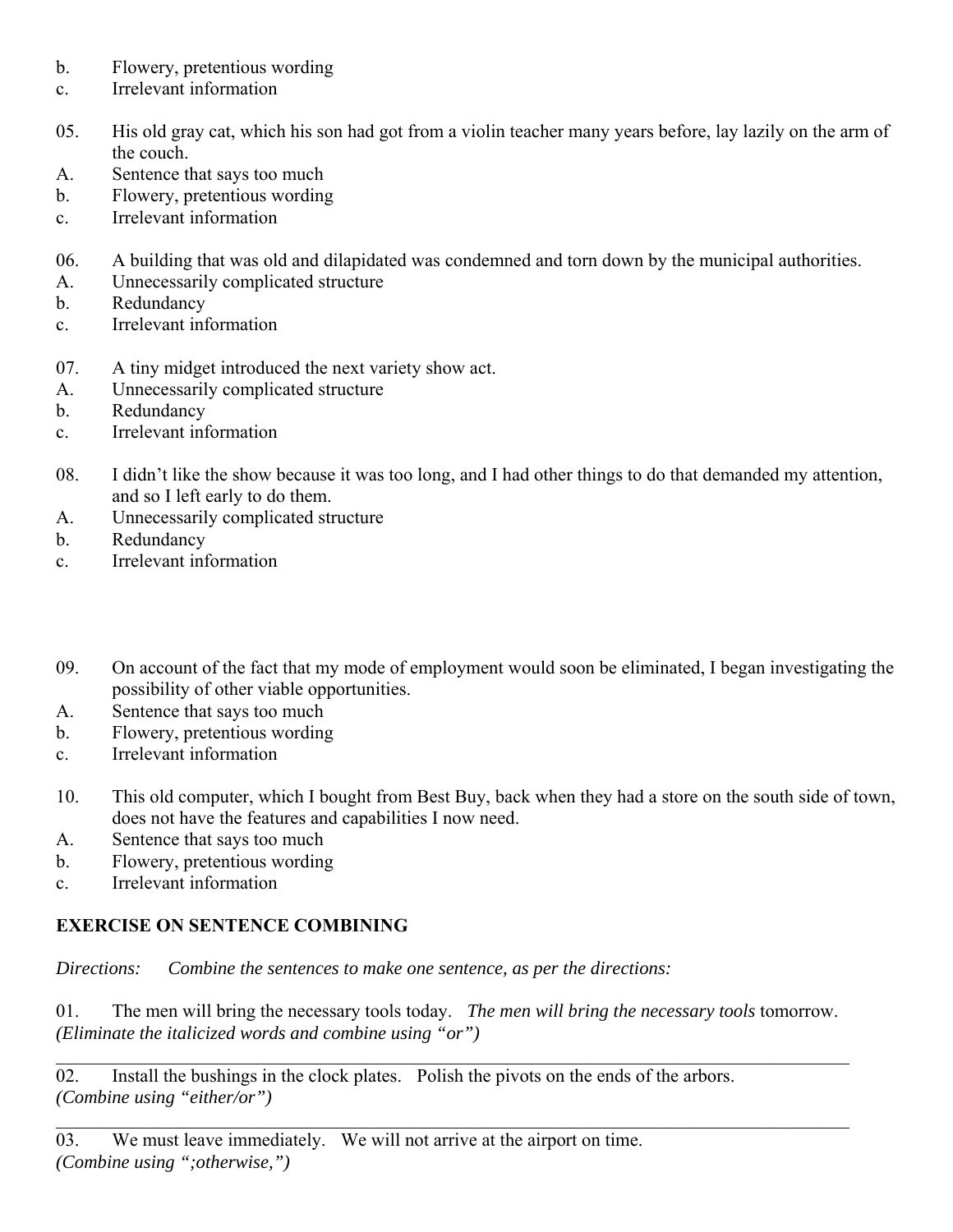04. The skunk was run over by a car. *The skunk* did not look left or right as he crossed the highway. *(Combine by eliminating the italicized words and using "because" and "he")*

05. A heavy rain fell all night long. The river flooded. *(Combine with "; as a result,")*

06. She failed to prepare for the test. She failed *the test*. *(Combine by eliminating the italicized words and using "; consequently," and "it")*

07. The house is a little too small. The utility bills are low. *(Combine using "; however,")*

08. The boys prepared for the test. The girls did not *prepare for the test*. *(Combine by eliminating the italicized words and using "although" and a comma)*

 $\overline{09}$ . Fill out the check. Put it into an envelope along with the bill. Seal the envelope. *(Combine using "First," "; second," "; third,")*

10. We played tennis for several hours. We stopped for some rest and dinner. *(Combine using "after" and a comma)*

# **EXERCISE ON FIGURATIVE LANGUAGE**

*Directions: Label the following as simile, metaphor, metonymy, hyperbole, or personification:*

- 01. The trees towered overhead, standing like sentinel pillars at the end of the road.
- 02. Towering overhead, the trees were sentinel pillars at the end of the road.
- 03. The sentinel trees watched carefully the approaches to the end of the road.
- 04. What night would bring, if it caught them in the wild, none could tell.
- 05. Night descended like a black blanket draped over the land.
- 06. The night was a dense black blanket draped over the land.
- 07. A dense black blanket draped over the land.
- 08. Millions of mosquitoes swarmed over the hapless hikers.
- 09. The mosquitoes were a black cloud swarming over the hikers.
- 10. A buzzing, flitting black cloud swarmed over the hikers.
- 11. His speech went on forever.
- 12. Faint lines appeared in the cliff face, like slender veins of silver.
- 13. A merciless sun glared down at the straggling band marooned in the cruel desert.
- 14. His voice rolled out as thunder from a darkening cloud.
- 15. It was a creature from a science fiction film: a spotted, horned, long-legged beetle the size of my thumb.
- 16. Worrying about the next day, he lay awake through the interminable night.
- 17. Aurora's rosy fingers tinted the eastern horizon.
- 18. Dawn crept across the lawn and through the open window, where it painted the room in shades of pink and orange.
- 19. The carved wood screen was a garden of flowers and twisting vines.
- 20. It's going to take an ocean of calamine lotion to cure your poison ivy.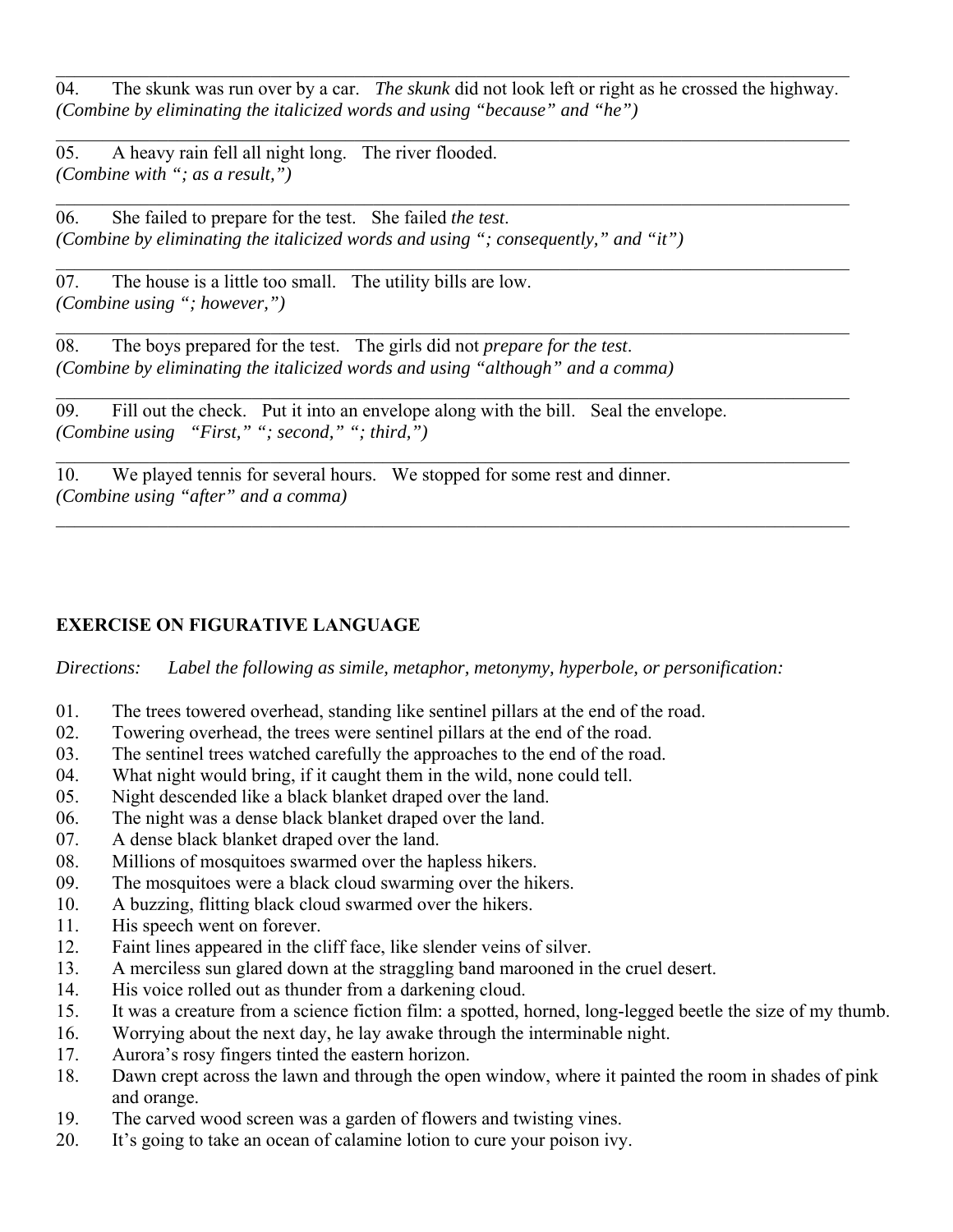## **EXERCISE ON TYPES OF PHRASES AND CLAUSES**

*Directions: Classify the bold-faced words as verb phrase, prepositional phrase, noun clause, etc.:*

| 01. | Starting early each day, they began to trek southwards until they reached the hills.         |
|-----|----------------------------------------------------------------------------------------------|
| 02. | Starting early each day, they began to trek southwards until they reached the hills.         |
| 03. | Starting early each day, they began to trek southwards <b>until they reached the hills</b> . |
| 04. | Never before had they seen in the zoo birds that had such bright plumage.                    |
| 05. | Never before had they seen in the zoo birds that had such bright plumage.                    |
| 06. | Never before had they seen in the zoo birds that had such bright plumage.                    |
| 07. | <b>Waxing his car</b> was the first thing that he did when he got up that day.               |
| 08. | Waxing his car was the first thing that he did when he got up that day.                      |
| 09. | Waxing his car was the first thing that he did when he got up that day.                      |
| 10. | His computer, an old Hewlett-Packard Pentium 4, sat atop a black desktop.                    |
| 11. | His computer, an old Hewlett-Packard Pentium 4, sat atop a black desktop.                    |
| 12. | <b>Struck by a hard-hit ball</b> , the pitcher fell to the ground, clutching his head.       |
| 13. | Struck by a hard-hit ball, the pitcher fell to the ground, clutching his head.               |
| 14. | Struck by a hard-hit ball, the pitcher fell to the ground, clutching his head.               |
| 15. | To finish the race in record time was the goal he most wanted to achieve.                    |
| 16. | To finish the race in record time was the goal <b>he most wanted</b> to achieve.             |
| 17. | To finish the race in record time was the goal he most wanted to achieve.                    |
| 18. | They <b>had been walking</b> for six hours before they stopped for a rest.                   |
| 19. | They had been walking for six hours <b>before they stopped for a rest</b> .                  |
| 20. | His greatest achievement that year was <b>pitching a perfect game</b> .                      |

# **VOCABULARY MACBETH, ACT 3, SCENES ONE AND TWO**

*Directions: Match the definitions to the words by writing the letter of the definition in front of the word:*

| 01. | abide         | 24. | jovial      |
|-----|---------------|-----|-------------|
| 02. | affliction    | 25. | levy        |
| 03. | botches       | 26. | mongrels    |
| 04. | bounteous     | 27. | notion      |
| 05. | buffets       | 28. | oracles     |
| 06. | chid (chided) | 29. | parricide   |
| 07. | clept         | 30. | posterity   |
| 08. | cloistered    | 31. | predominant |
| 09. | commend       | 32. | probation   |
| 10. | craving       | 33. | rancors     |
| 11. | curs          | 34. | rebuked     |
| 12. | dauntless     | 35. | resolved    |
| 13. | disjoint      | 36. | scepter     |
| 14. | drowse        | 37. | solemn      |
| 15. | ecstasy       | 38. | subtle      |
| 16. | embrace       | 39. | sundry      |
| 17. | fancies       | 40. | therewithal |
| 18. | flattering    | 41. | tormented   |
| 19. | gracious      | 42. | twain       |
| 20. | grapples      | 43. | 'twixt      |
| 21. | incensed      | 44. | verities    |
| 22. | indissoluble  | 45. | vile        |
| 23. | jocund        | 46. | whereby     |
|     |               |     |             |